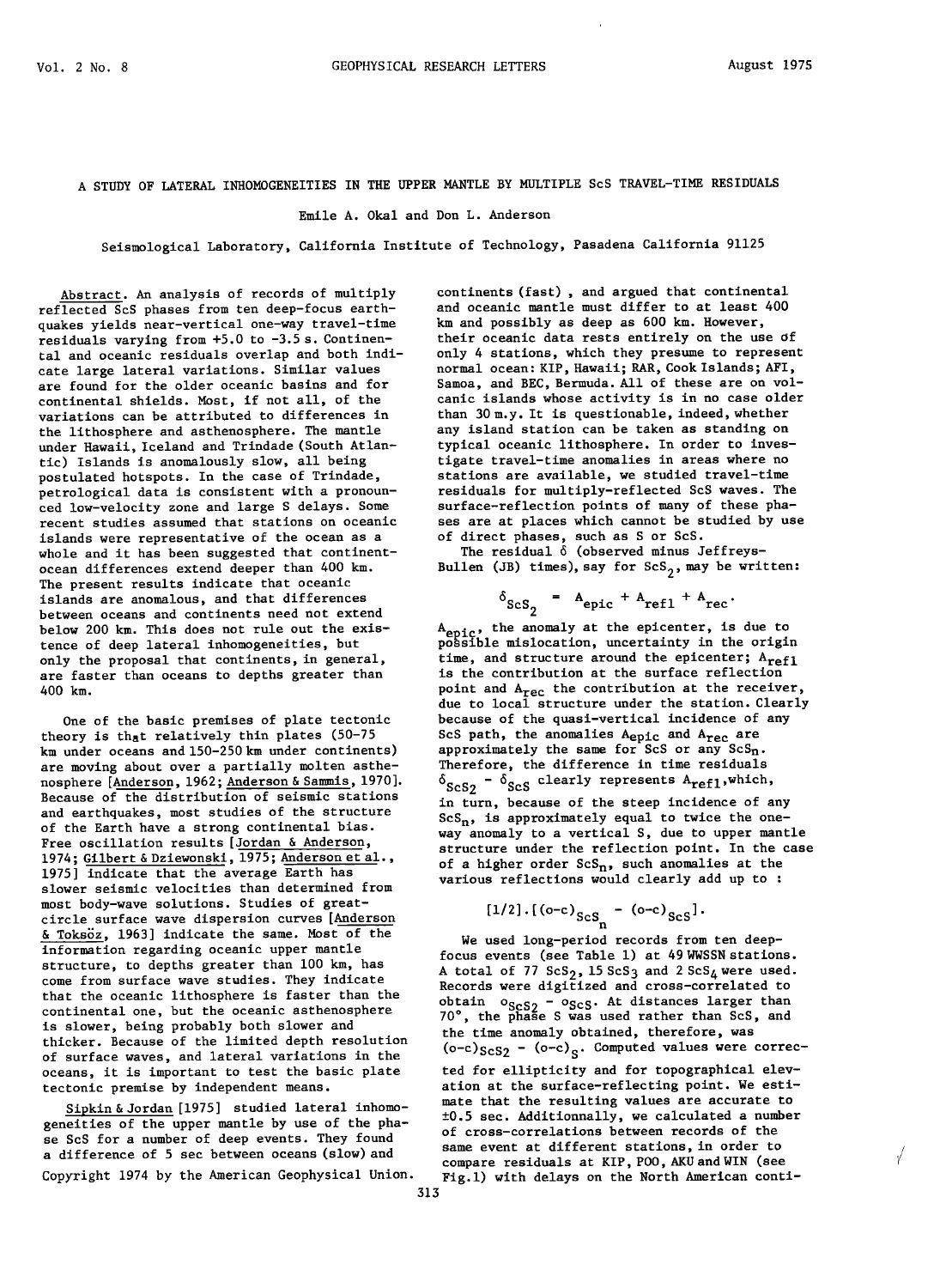| No. | Region          | Date      | Origin Time | Latitude | Longitude         |
|-----|-----------------|-----------|-------------|----------|-------------------|
| ı.  | Fiji-Tonga      | 9 Oct 67  | 17:21:46.2  | 21.10S   |                   |
| 2.  | North Argentina | 8 Dec 62  | 21:27:21.0  | 25.78S   | 179.3 W<br>63.13W |
| 3.  | Fiji-Tonga      | 10 Feb 69 | 22:58:03.3  | 22.75S   | 178.76 E          |
| 4.  | North Argentina | 9 Sep 67  | 10:06:44.5  | 27.62S   | 63.15 W           |
| 5.  | Sea of Okhotsk  | 29 Jan 71 | 21:58:03.2  | 51.69 N  | 150.97 E          |
| 6.  | Sea of Okhotsk  | 30 Aug 70 | 17:46:08.9  | 52.36 N  | 151.64 E          |
| 7.  | Banda Sea       | 18 Oct 64 | 12:32:24.9  | 7.17S    | 123.86 E          |
| 8.  | Peru-Brazil     | 15 Feb 67 | 16:11:11.8  | 9.05 S   | 71.34 W           |
| 9.  | Banda Sea       | 11 Feb 69 | 22:16:11.5  | 6.76S    | 126.74 E          |
| 10. | Peru-Brazil     | 3 Nov 65  | 01:39:03.2  | 9.04S    | 71.32 W           |

**Table 1 : Seismic Events used in this Study** 

**nent, as determined by Hales & Roberts [1970].**  Results are shown on Fig.1. The Pacific Ocean **exhibits strong lateral variations: values averaging +0.9 sec are found along the line Fiji-Southwest U.S., whereas the Northern Pacific averages -1.2 sec. Strong positive anomalies are found in the Artic's Eurasia Basin (+2.3 sec), in the Philippine Sea (~3 sec), in the Tasman Sea (+3.9 sec) and at the Mid-Pacific Mountains (~5 sec). Values at the trenches (-1.1**   $±0.6$  sec at the Alaska trench, 0.4 $±2$  sec off **Guatemala) are largely scattered, the reflection being undoubtedly affected by the descending slab. South America also shows lateral variations, and can be separated into two regions: the Andes, where no substantial anomaly is found (relative to JB), and the Brazilian shield,aver**aging -2.15<sup>±</sup>1 sec. An intermediate zone, located **along the slopes of the Andes, makes a smooth** 

**transition and averages -1.2 sec.** 

**It is not possible to account for these data with Sipkin & Jordan's [1975] hypothesis of a simple continent vs. ocean difference. Their model of a 5 sec. delay of oceanic travel-time**  would lead to a total delay of 20 sec for ScS<sub>3</sub>, and 30 sec for ScS<sub>4</sub>. No such values are obtained **in the present study and such a discrepancy between ocean and continent is not revealed by our data. Furthermore, the small anomaly of +1 sec, only 250 km away from Bermuda, is inconsistent with their assumption that station BEC (~3.5 sec late) is representative of the mean ocean floor.** 

**On the other hand a good correlation exists between the values of the anomalies and the age of the plate: negative anomalies ~1.5 sec are found in the Northcentral Pacific, where the ocean floor is about 100 m.y. old. On the opposite, the region of the Pacific between 125 and 150øW shows positive anomalies of ~1 sec. Simil-**



**Fig.l: Map of the world showing one-way S anomalies as described in legend. Values of anomalies larger than 3.5 sec in absolute value are shown on map. Stars each identify 2 events. Circled dots are stations with 3-letter code. Numbers adjoining stations are one-way anomalies from direct S or ScS correlations. At KIP, superscripts O and F identify values from respectively Okhotsk Sea and Fiji. Antartic stations SBA (Scott Base) and SPA (South Pole) used in study, are not shown on map.**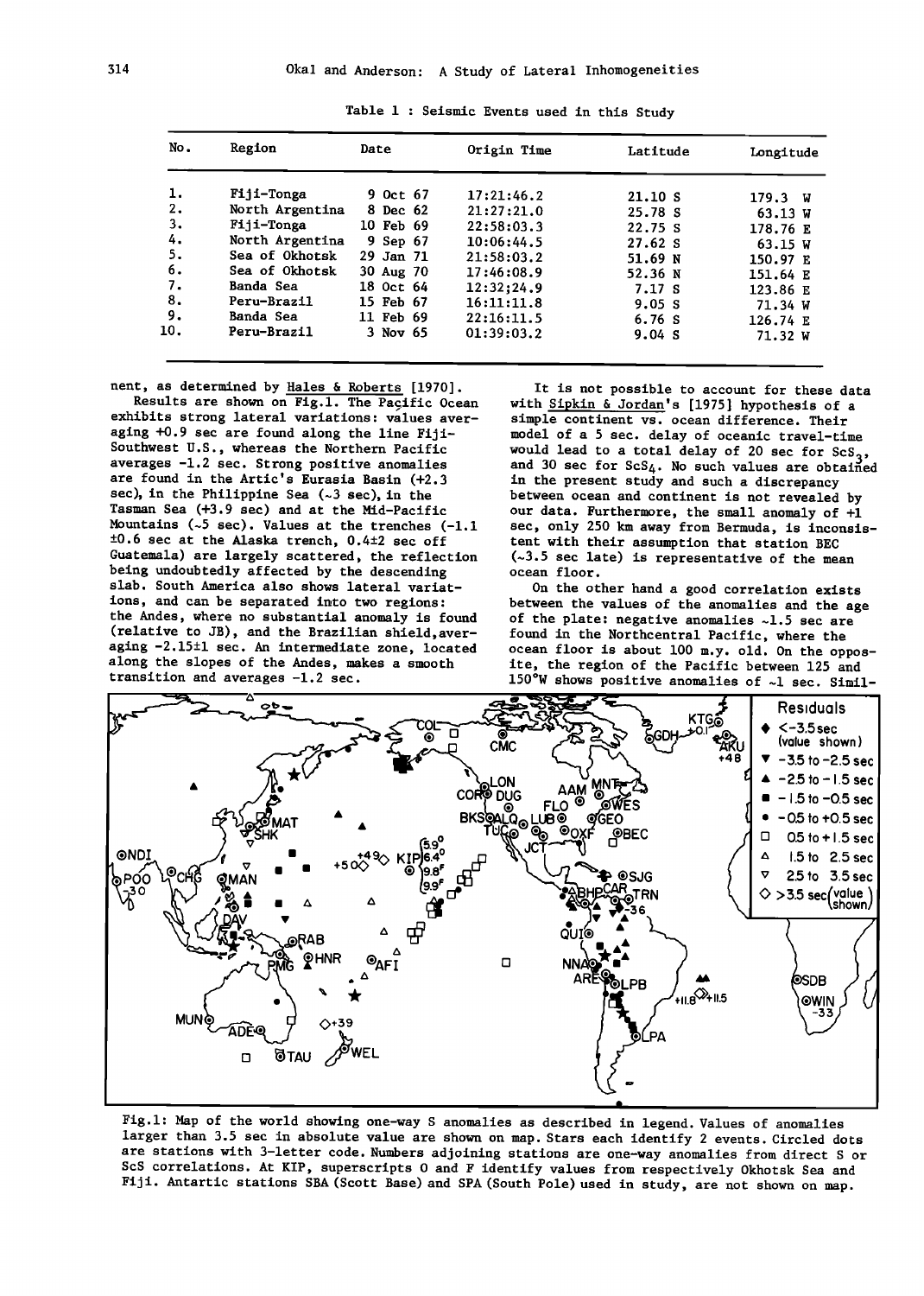-2 to -3 sec; ScS delays at POO<sub>ri</sub>dia (-3 sec) and WIN, South Africa (-3.3 sec), both stations on shield, are also similar. Delays in the Brazil dan [1975] also gives support to the idea that<br>**Basin (-2.05±0.5 sec) do not differentiate subst-** variations in the ScS residuals are due primari-Basin (-2.05±0.5 sec) do not differentiate pubst-<br>antially this old oceanic floor from the adjoin-<br>y to variations in the upper mantle. For examantially this old oceanic floor from the adjoin-<br>ing Brazilian shield. The similarity in traveling Brazilian shield. The similarity in travel-<br>
time between the older parts of the ocean and for a variety of models, is 2.0 sec to 50 km, old continental shield argues against deep **increasing to 3.0 sec to 200 km. Differences** be<br> **structural differences and suggests that both ween models remain between 1.6 to 3.2 sec down structural differences and suggests that both ween models remain between 1.6 to 3.2 sec down**  regions have poorly-developed low-velocity zones. **It is worthwhile checking this important result with other data. For this purpose, we compute one-way travel-times above 180 km, for a variety of structures. Leedsetal.[1974] and Kauseletal.**  [1974]determined oceanic crustal and upper man**tle structure as a function of age from Rayleigh waves crossing the Pacific.They found phase velocity increasing with age and attributed it to** results also compare favorably with those of <u>Hart</u> thickening of the lithosphere at the expense of  $\&$  Press [1973] who used S<sub>n</sub> velocities across the thickening of the lithosphere at the expense of  $\frac{\& Press [1973]$  who used S<sub>n</sub> velocities across the the asthenosphere. Although their models are not  $\frac{\& Parts [1973]$  who used S<sub>n</sub> velocities across the unique, they should yield roughly the right aver-<br>age shear velocity for the upper mantle. They fixed the base of their model at 180 km and it is **therefore convenient to compare ayerage velocities above this level. This is done in Table 2. Residuals in the Pacific vary from -2.6 sec, for 150 m.y. old crust to +1.3 sec, for young, ~5 m.y. old crust. A value of +1.9 sec is extrapolated for the ridge, although this is a minimum value, since the mantle under the ridge is likely to be slower than assumed. An estimate for the mid-Atlantic ridge is +3.6 sec, obtained by modifying a structure proposed by Francis [1969], for the region South of Iceland. Alternate estimates of +2.5 to 5.2 sec are obtained from measured P**delays at Iceland. These values are roughly con**sistent with those found in this study for AKU by direct measure of S and ScS delays. A value of +4.4 sec was recently reported along the mid-Atlantic ridge by Girardin & Poupinet [1974]. The value obtained from Leeds et al's structure for 100 m.y. old lithosphere (-1.6 sec) agrees almost exactly with the value (-1.5 sec) found here for the oceanic region of this age in the Northcentral Pacific.** 

arly, the Brazilian shield exhibits anomalies of The variation of shear velocity with depth in  $-2$  to  $-3$  sec; ScS delays at POO,India (-3 sec) and the published models [Jordan & Anderson, 1974; Anderson et al., 1975] considered by Sipkin & Jor-<br>dan [1975] also gives support to the idea that for a variety of models, is 2.0 sec to 50 km,<br>increasing to 3.0 sec to 200 km, Differences bet**is above 200 km. The present conclusions may be compared with those of Tryggvason [1961] who used a partigularly favorable geometry of events to study both oceanic and continental structure. He concluded that at a depth less than 400 km, poss**ibly at 140 km, the difference between oceanic **and continental structure had disppeared. Our**  Atlantic to investigate the cooling of the litho-<br>sphere away from the ridges. They found a large similarity between continents and old oceanic floor.

> **Finally, strong positive anomalies are found for rays propagating in the top section of proposed mantle hotspots: ScS at KIP, Hawaii, is delayed 6 sec from the Sea of Okhotsk, and 9.8 sec from**  the Fiji-Tonga area. ScS<sub>2</sub> recorded at WIN from **two deep Peruvian earthquakes of almost identical epicenter both show an anomaly of +11.5 sec at their reflecting point, located at the island of Trindade. The observed data at KIP suggests that the top part of the upwelling column has to be made of slow material, even if the total vertical travel-time agrees with JB [Best et el., 1974]. This would require a vertical inhomogeneity in the column, with a higher velocity at the bottom,**  as proposed by **Anderson** [1975]. In Anderson's **model, the top part of a plume is slower than normal mantle, due to increased partial melting, the deeper part being faster, due to chemical differences. Finally, the anisotropy observed at Hawaii could result from the horizontal distance (300 km) between KIP and the presumed hotspot column.**

**Table 2 : JB Residuals for the Upper 180 km Vertical S travel-Time in a variety of models.** 

| <b>Model</b>                                         | Reference                                                                                                   | Computed Residual                             | Observed value (this study)  |
|------------------------------------------------------|-------------------------------------------------------------------------------------------------------------|-----------------------------------------------|------------------------------|
| <b>LKK</b><br><b>LKK</b><br><b>LKK</b><br><b>LKK</b> | Leeds et al. [1974], 150 m.y.<br>"<br>11<br>$100$ "<br>w<br>$70$ "<br>"<br>$\mathbf{H}$<br>11<br>$10^{-11}$ | $-2.6 \text{ sec}$<br>$-1.2$<br>0.0<br>$+1.3$ | $-1.6$<br>$4+0.9$ at 50 m.y. |
| <b>CANSD</b>                                         | Brune and Dorman [1963]<br>(Canadian shield)                                                                | $-1.3$                                        | -2. (Brazilian shield)       |
| C <sub>2</sub>                                       | Anderson et al. [1975]<br>(Average Earth)                                                                   | $-0.7$                                        |                              |
|                                                      | CIT11A Anderson and Toksoz [1963]                                                                           | $-0.6$                                        |                              |
| <b>SHR14</b>                                         | Helmberger and Engen [1974]<br>(North America)                                                              | $-0.2$                                        |                              |

V.